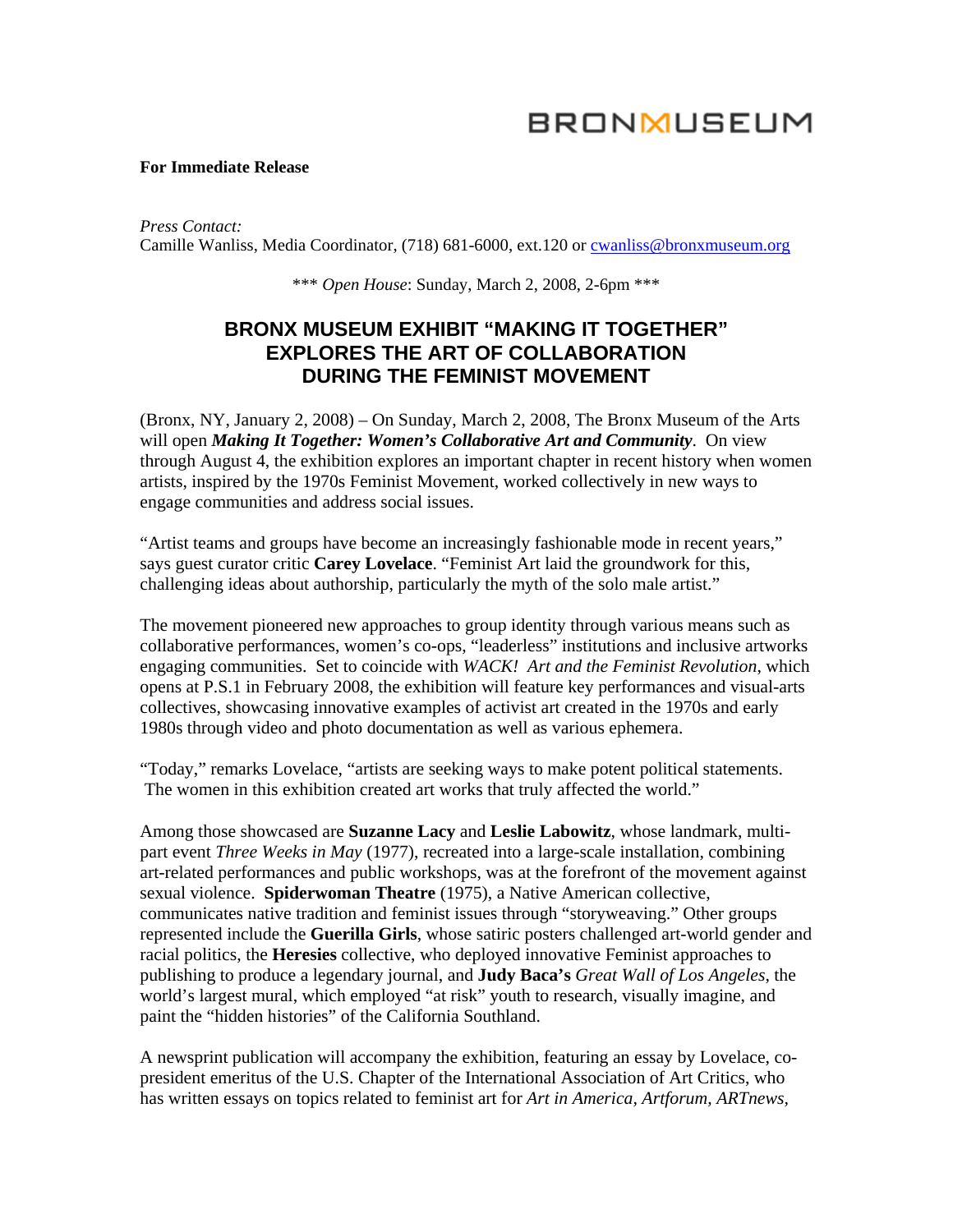*Art on Paper* and many other publications. *Making It Together* marks Lovelace's debut as a curator.

In addition, as a counterpart to *Making It Together*, The Bronx Museum will also feature *Highlights of the Permanent Collection: Women Artists*, a special exhibition from its permanent collection highlighting women artists whose works comment on social and political situations. Artists include Tania Bruguera, Ana Mendieta, Adrian Piper, Elizabeth Rodriguez, Graciela Sacco, Gary Simmons and Rachel Lachowicz, and Carrie Mae Weems.

# **PUBLIC PROGRAMS**

In conjunction with the exhibition *Making It Together: Women's Collaborative Art and Community*, the Bronx Museum will present an exciting series of panels and public programs on the art of collaboration.

Panel Discussion: Collaboration and Feminist Practice SUNDAY, MARCH 2, 3:00 pm North Wing— $2<sup>nd</sup>$  Floor Admission: \$5.00, free for Bronx Museum members

Having as point of departure the exhibition *Making it Together*, the panel will trace the role of feminist thought and gender-based critique in shaping artists' collaborative and collective practices that have been growing in importance over the past 30-plus years.

Participants: Faith Wilding, Emily Roysdon, Wendy Babcox, Uzma Z. Rizvi, Tiffany Ludwig, Renée Piechocki, and Carey Lovelace.

Moderator: Amy Mackie, Curatorial Assistant, New Museum.

First Fridays! Words and Sounds in the Soul of Life Celebrating Women's History Month FRIDAY, MARCH 7, 6:00 to 10:00 pm South Building—Lower Gallery Admission: Free

First Fridays! creates the perfect soundtrack to celebrate the opening of the exhibition *Making it Together*. An all female line-up provides words and sounds by and for women.

With DJ Moni (Ubiquita-NYC), Shanelle Grabiel (HBO'S Def Poetry Poet), and Grupo Yaya (Bomba, Plena and Roots Music)

Family Affair—The Art of Togetherness SATURDAY, MARCH 15, 1:00 to 3:00 pm North Wing—3rd Floor Free with Museum admission

An intergenerational hands-on workshop exploring ideas related to the three exhibitions on view. Guided tours, music, snacks!

A Day of Collaborative Performance